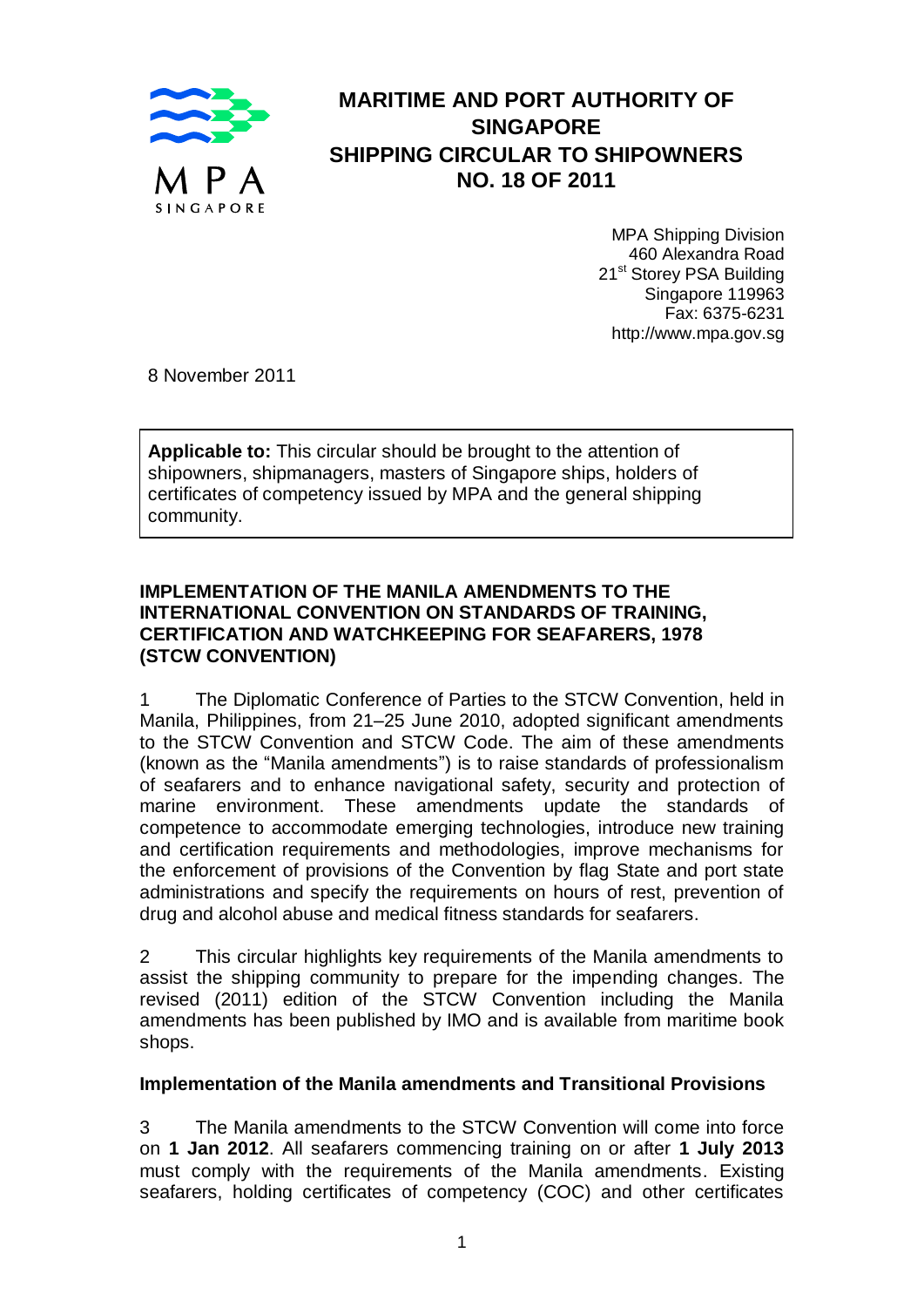issued in accordance with the provisions of the 1995 amendments of the STCW Convention, have until **31 Dec 2016** to meet the requirements of the Manila Amendments.

4 Singapore COCs issued under the current regulations (i.e. 1995 amendments to STCW Convention) will be revalidated until **31 Dec 2016**. Such certificates will only be extended beyond 1 Jan 2017 upon the holder meeting the requirements of the Manila amendments. Details of additional training to enable holders of COC issued under the 1995 amendments to comply with Manila amendments to STCW will be promulgated separately as a shipping circular in due course.

5 Transitional provisions under Regulation I/15 of the Manila amendments only apply to additional training or issues relating to the certification of seafarers. Other requirements of the Convention shall be implemented by **1 Jan 2012**.

# **Medical Standards**

6 Medical requirements for seafarers have been revised in the amendments. Medical certificates to seafarers are to be issued in accordance with provisions of section A-I/9 and guidelines in B-I/9 of the revised STCW Code and shall be valid for 2 years, or 1 year in the case of a seafarer under the age of 18 years. If the period of validity of a medical certificate expires in the course of a voyage, the medical certificate shall remain valid until the next port of call. Under the transitional provisions, medical certificates issued to seafarers under the current regulations or 1995 STCW amendments will remain valid until the date of expiry stated in the certificate or for a maximum period of 5 years from the date of issue, but not beyond **31 Dec 2016**.

#### **Hours of Work and Rest**

7 All persons assigned duty as an officer in charge of a navigational or engine room watch, or a rating forming part of a navigational or engine room watch, or any seafarer whose duties involve designated safety, prevention of pollution and security duties have to be provided with rest periods as follows:

a. A minimum of 10 hours rest in any 24 hour period;

b. 77 hours rest in any 7 day period; and

c. The hours of rest may be divided into no more than two periods, one of which shall be at least 6 hours in length and the intervals between consecutive periods of rest shall not exceed 14 hours.

d. Reduction of rest hours to 70 hours in any 7-day period is allowed for not more than two consecutive weeks.

8 Masters shall post a table of shipboard working arrangements (i.e. information on scheduled daily hours of work/rest at sea and in port) in an easily accessible location in the working language(s) of the ship and in English, for the benefit of all crew members. Records of seafarers' daily rest hours shall be properly recorded and be duly authenticated by the master or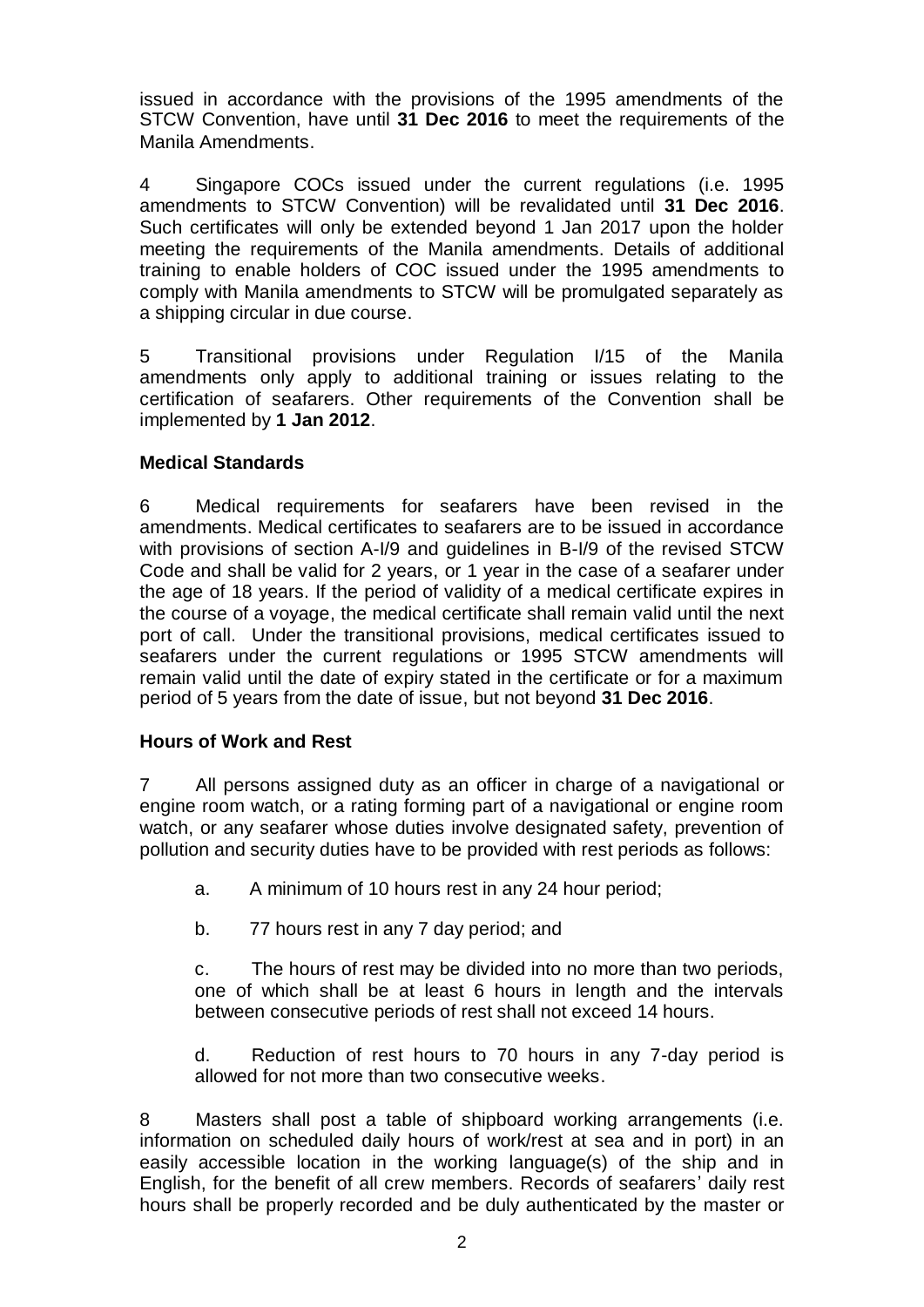an officer designated by the master. A copy of the records of rest hours and schedules pertaining to seafarers, duly endorsed by the master or a person authorised by the master, shall be made available to the seafarer. Companies are recommended to use a standard format for preparing tables of seafarers' shipboard working arrangements and watch schedules and record of rest hours to show compliance with STCW requirements. Companies are advised to use the IMO/ILO Guidelines<sup>1</sup> in preparing the duty schedules and rest hours records and these records (which may be computerised) shall be retained on board for at least 2 years to enable monitoring and verification of compliance in accordance with the provisions of Section A-VIII/1. Companies should incorporate the procedures for preparing the watch schedules and recording of daily hours of rest in the ship's safety management system. These should be implemented by **1 Jan 2012**.

# **Prevention of Alcohol Abuse**

9 Masters, officers and other seafarers, while performing bridge or engine room watch, designated safety, security and prevention of pollution duties should not consume alcohol that would result in a limit greater than 0.05% blood alcohol level (BAC) or 0.25 mg/l alcohol in the breath. Companies should establish procedures under the ship's safety management system to prevent alcohol and drug abuse on board.

# **Salient Changes to Seafarer Training**

10 The Manila amendments have amended training requirements for ratings and officers and introduced new certification regimes for officers and ratings. The following paragraphs provide details of key changes to the training of seafarers. MPA is working with approved training providers to upgrade training requirements and details will be promulgated in due course.

#### **Safety and Security Training**

1

11 Basic safety training has been enhanced to include modules on precautions to prevent pollution of the marine environment, effective communications and human relationships on board the ship. Each seafarer is required at 5-yearly intervals to provide evidence of having undergone refresher training to maintain standards of competence. Details of such approved refresher training will be promulgated in due course.

12 All seafarers are required to receive security related familiarization and security awareness training in accordance with section A-VI/6 paragraphs 1-4 of the STCW Code. Seafarers with designated security duties shall also meet the competences specified in section A-VI/6 paragraphs 6 to 8 of the STCW Code. Seafarers shall have appropriate certificate of proficiency (CoP) attesting completion of training. Transitional provisions of the Manila amendments permit recognition of security related training and documentation issued to seafarers until **1 Jan 2014<sup>2</sup>** .

<sup>&</sup>lt;sup>1</sup> IMO/ILO Guidelines for the Development of Tables of Seafarers' Shipboard Working Arrangements *and Formats of Records of Seafarers Hours of Work and Rest*.

<sup>2</sup> IMO's circular STCW.7\Circ.16 dated 24 May 2011 '*Clarifications of transitional provisions relating to the Manila amendments to STCW Convention and Code*.'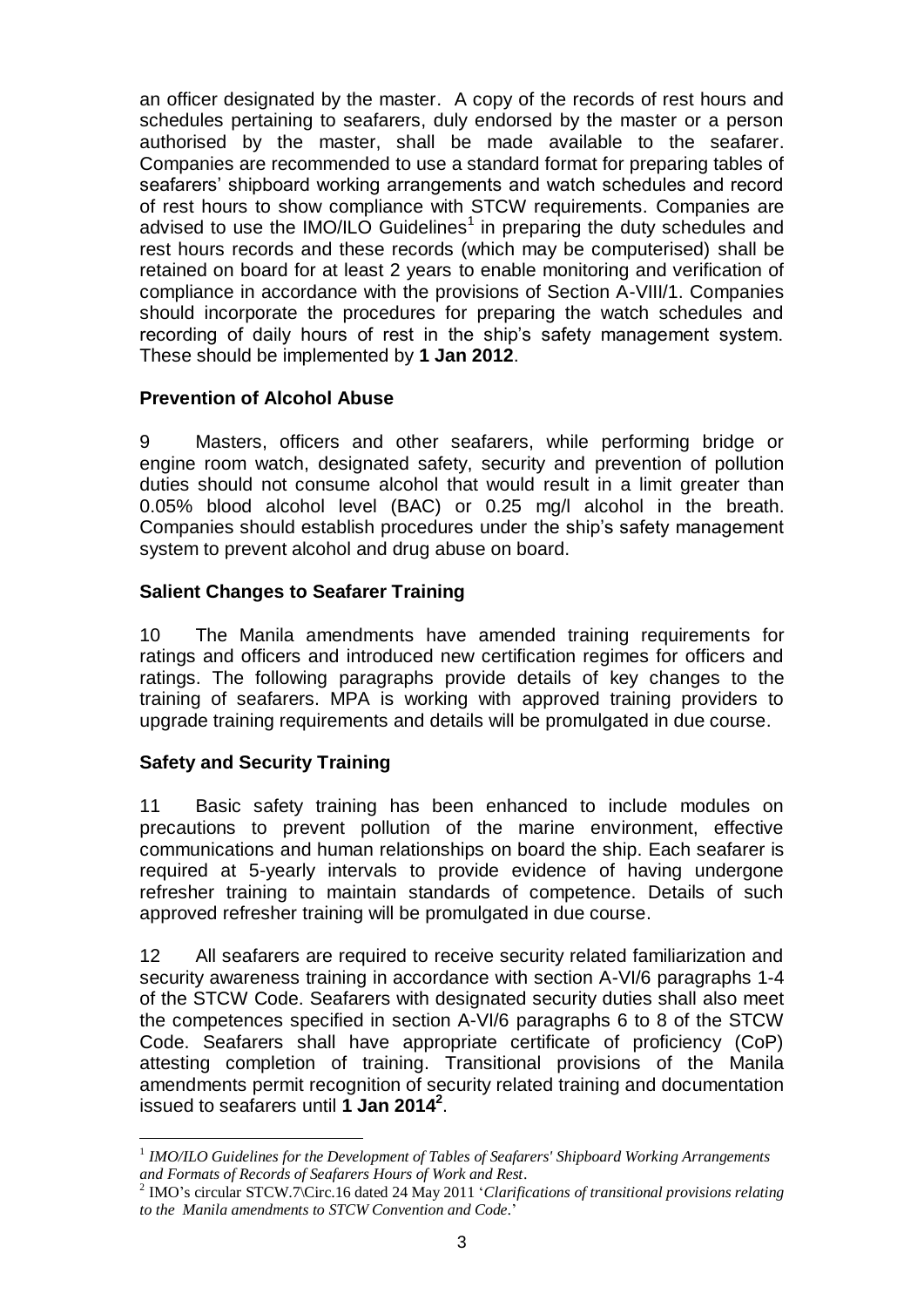# **Training for Deck Officers and Ratings**

13 Changes to the tables specifying the minimum standard of competence for certification of deck officers have been made to include new topics such as operation of Electronic Chart Display and Information System (ECDIS), leadership, team-working skills and managerial skills. New grade of ratings known as Able-seafarer deck and a table specifying the minimum standards of competence for a rating to be certified as an Able-seafarer Deck<sup>3</sup> have been introduced.

# **Training for Marine Engineer Officers and Ratings**

14 Introduction of new training scheme for marine engineer officers and changes to the tables specifying the minimum standards of competence for marine engineer officers have been made to include new topics such as leadership and team-working skills, and managerial skills. New grades of ratings and officer and corresponding tables specifying the minimum standards of competence for Able-seafarer Engine, Electro-technical rating and Electro-technical officer have been introduced.

# **Specialised Training for working onboard Tankers**

15 Minimum requirements for the training and qualifications of masters, officers and ratings on oil, chemical and liquefied gas tankers have been revised extensively. Holders of COC as deck officers or marine engineers are required to establish continued professional competence for working onboard tankers at 5-yearly intervals. Details of courses for the revised requirements will be promulgated in due course. MPA will continue to recognise CoP and tanker endorsements issued under the 1995 amendments to STCW Convention until **31 Dec 2016**.

# **Responsibilities of Companies**

1

16 The responsibilities of companies have been enhanced to include the following. Companies must ensure that:

a. seafarers assigned to its ships have received refresher and updating training as required by the STCW Convention;

b. ship's crew are sufficient to also perform security-related duties; and

c. there is effective oral communication at all times on board its ships, in accordance with the provisions of SOLAS Chapter V regulation 14.

17 Table B-I/2 contains a list of certificates and documentary evidence required under the relevant provisions of the Convention and those which require flag state endorsement. Companies are to take note that the

<sup>&</sup>lt;sup>3</sup> Requirements of ILO's Certification of Able Seaman Convention 1946 have been transferred to the amended STCW Convention and competence requirements updated.